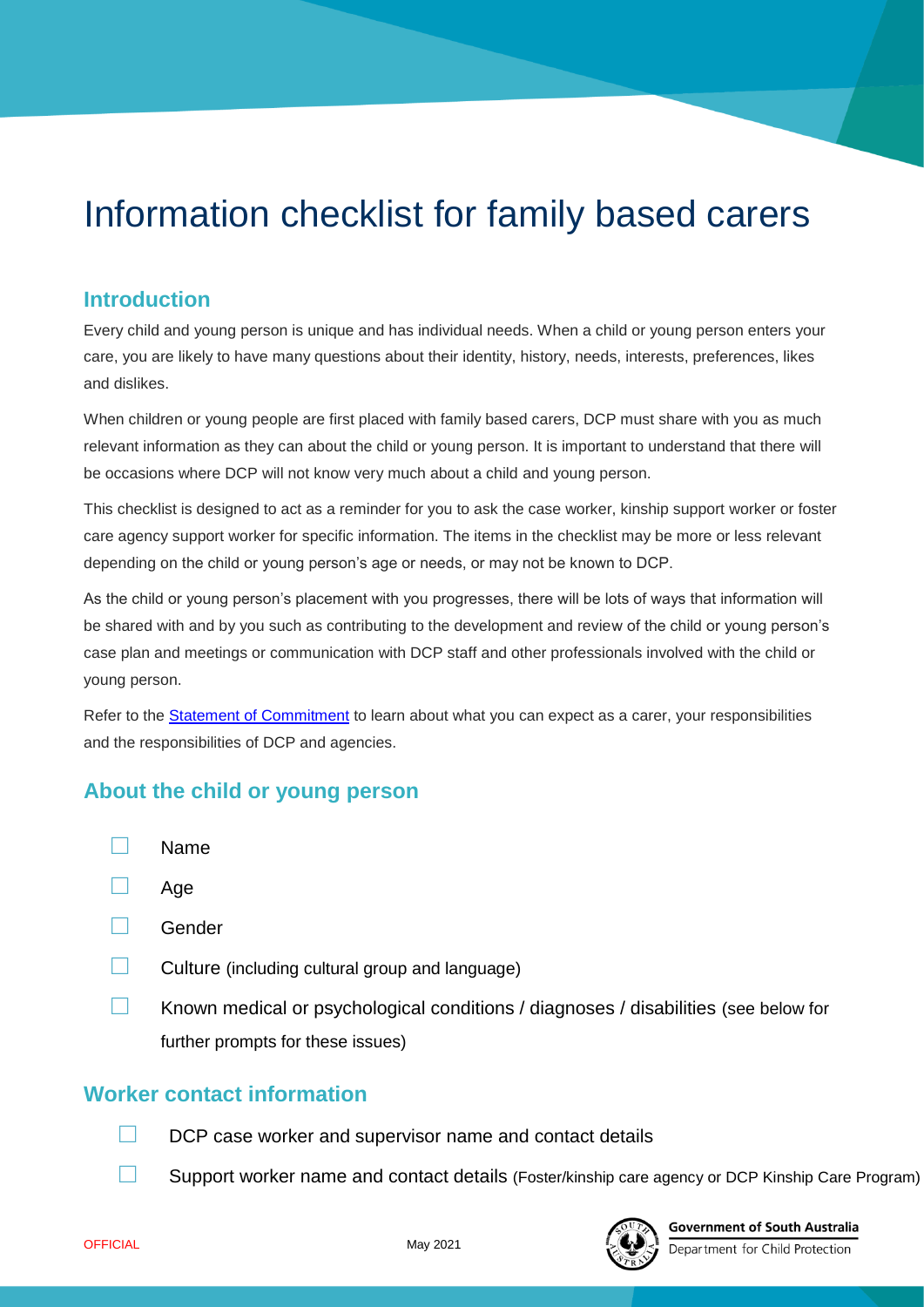# **Request cards, documents or plans**

- **□** Verification of a child in care card
- **□** Medicare and Health Care cards
- **□** Child Health and Development Record (Blue Book if under 5 years)
- **□** One Plan (Education)
- **□** NDIS Plan

#### **Currently known background information**

- **□** Relevant family history including cultural identity, religion and trauma
- **□** Any previous experiences in care and any information known from previous carers
- **□** Family contact arrangements

#### **Health needs**

- **□** Known medical or psychological conditions or diagnoses
- **□** Information related to medication including prescriptions and dosage
- **□** Any upcoming medical or other appointments including for immunisations
- **□** GP's name and contact details
- **□** Contact details of any other professional(s) involved with the child or young person

#### **Child care / education**

- **□** Child care centre/kindergarten/school name and enrolment details (such as the days the child attends child care or kindergarten)
- **□** Other available information (eg any known concerns related to child care or education)